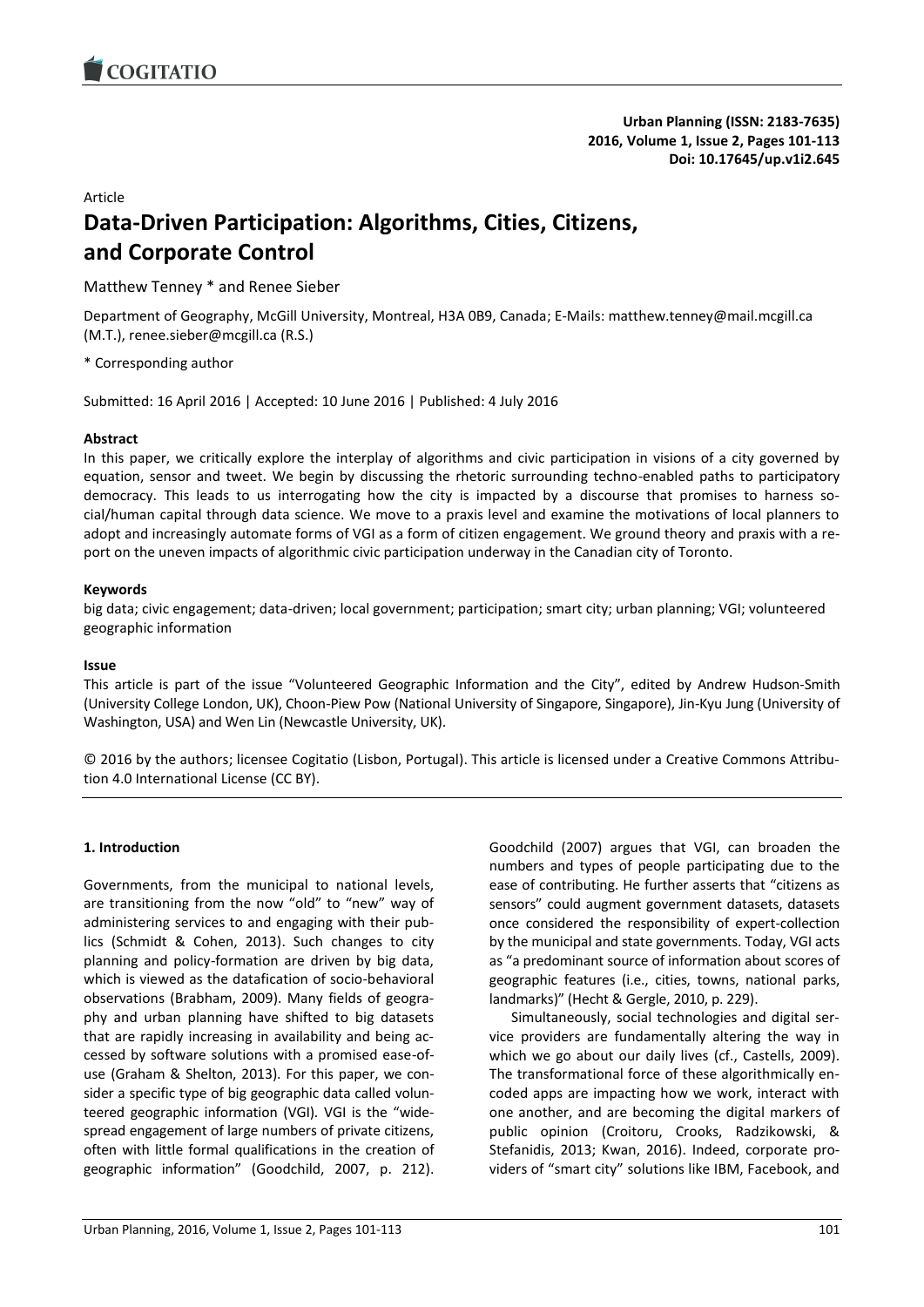Cisco offer to bring a suite of monitoring and analytical data-services which furnish insights on the needs of citizens and answer the demands placed on cities (Maillet, 2012). Where once urban planners, geographers, and statisticians were responsible for extracting actionable insights from primary-data like national censuses, the heterogeneous nature and massive volumes of VGI has mandated the use of big data analytics like machine learning algorithms and data-driven approaches for knowledge discovery (Kitchin, Lauriault, & McArdle, 2015). It is important to remember that the collection of VGI is often instrumentally regulated through software and, as we argue, analysis. As Sieber and Haklay (2015, p. 2) note: "there are structural (software coded) mechanisms to dictate what and how information is collected". Issues of assertiveness and accuracy were primary barriers to the use of VGI by planners and policy-makers, but these are increasingly being assuaged by hidden "software solutions" (Wiig, 2015).

Municipal governments increasingly look to VGI from local residents to improve public participation in local government (civic participation). The combination of location-aware mobile devices and Internet connectivity allow for easy reporting of infrastructure problems or provision of feedback on events. Elwood (2008) speaks to the potential of VGI to expand engagement because of the spatial narratives enabled by the heterogeneous platforms. VGI also makes claim to increase transparency in government decision making via the medium of Internet technology. These claims have created a "web of expectations" where the democratic process can be extended to everyone (Johnson et al., 2015). Elwood and Lesczynski (2013, p. 559) are less sanguine. If anyone can use the app, then it might be concluded that everyone is using it. If they are not, then people may be blamed instead of structural digital divides or discriminations. Elwood and Lesczynski add that VGI is often presented "as easy or fast, emphasising how undemanding it will be to participate" (Elwood & Lesczynski, 2013, p. 559). Despite VGI being relatively new to both city interests and as a form of participation, it is often situated as a technological solution to the "messiness of democracy" (Baack, 2015).

The way in which VGI becomes a form of civic participation is often not entirely "active and deliberative" unlike the way participation is commonly seen in approaches such as Public Participation Geographic Information Systems (PPGIS). With VGI, participation becomes a largely passive act through automated service of data collection and analysis. VGI also responds to the requirements of active participation (e.g., direct interaction at public hearings or citizen panels), which people seem increasingly unwilling to engage with on a municipal level (Clifford, 2013; Putnam, 1995). This passive participation enables a seemingly boundless information space where city officials could effortlessly scrape public opinion from citizens' twitter feeds and

interactions across the city (MacEachren et al., 2011). These repurposed contributions present the public as data—without the need of "distracting" people from their daily lives in order to actively engage with political activities (Cardone et al., 2013, 2014).

We argue that VGI enacts a form of passive civic participation that is attractive to cities, corporations, and busy citizens, while conveying a host of contradictions. We begin by discussing the rhetoric surrounding digitally enabled paths to participatory democracy in current and future cities. This leads us to interrogate how the city is impacted by a rhetoric of harnessing civic participation through data science. We move to a praxis level and examine the motivations to develop automated forms of citizen engagement. We ground theory and praxis with a report on the uneven impacts of algorithmic civic participation underway in the Canadian city of Toronto.

## **2. Civic Participation and Its Digital Enablers**

Civic participation is considered a cornerstone of democracy (Hoffman, 2012). It has promised to keep "community life vital and public institutions accountable" (Roberts, 2015, p. 3), to ensure "the have-not citizens…be deliberately included" in policy-formation (Arnstein, 1969, p. 216), and to have "citizens as coproducers of public services" (Whitaker, 1980, p. 240). Despite these benefits, effective implementation of civic participation remains difficult and the ultimate role it has in city operations remain in a state of ambivalence (Innes & Booher, 2004). Many commonly mentioned reasons for this apparent ambivalence on part of policy-makers range from it proving difficult for governments to assure citizens they are being heard (Rowe & Frewer, 2005), civic participation rarely appearing to influence decisions of public officials (Chess & Purcell, 1999), and civic participation generally failing to capture a sufficiently broad spectrum of the public opinion (Lowndes, Pratchett, & Stoker, 2001a, 2001b). Common participatory methods used in cities have been considered to antagonize participants, pitting individuals or interest groups against one another, and rendering the duties of city officials more difficult to accomplish (Innes & Booher, 1999). Such issues with the implementation of citizen-government engagement have left many institutionalized mechanisms of civic participation, like public hearings and citizen surveys, "to be nothing more than rituals designed to satisfy legal requirements" (Innes & Booher, 2004, p. 419).

The purpose of participation is often positioned as a defining aspect of the concept itself. For example, Innes and Booher (2004) identify several purposes for civic participation. First, civic participation provides a mechanism to inform decision-makers, determining public preferences that play a part in decision outcomes. Second, participation seeks to improve deci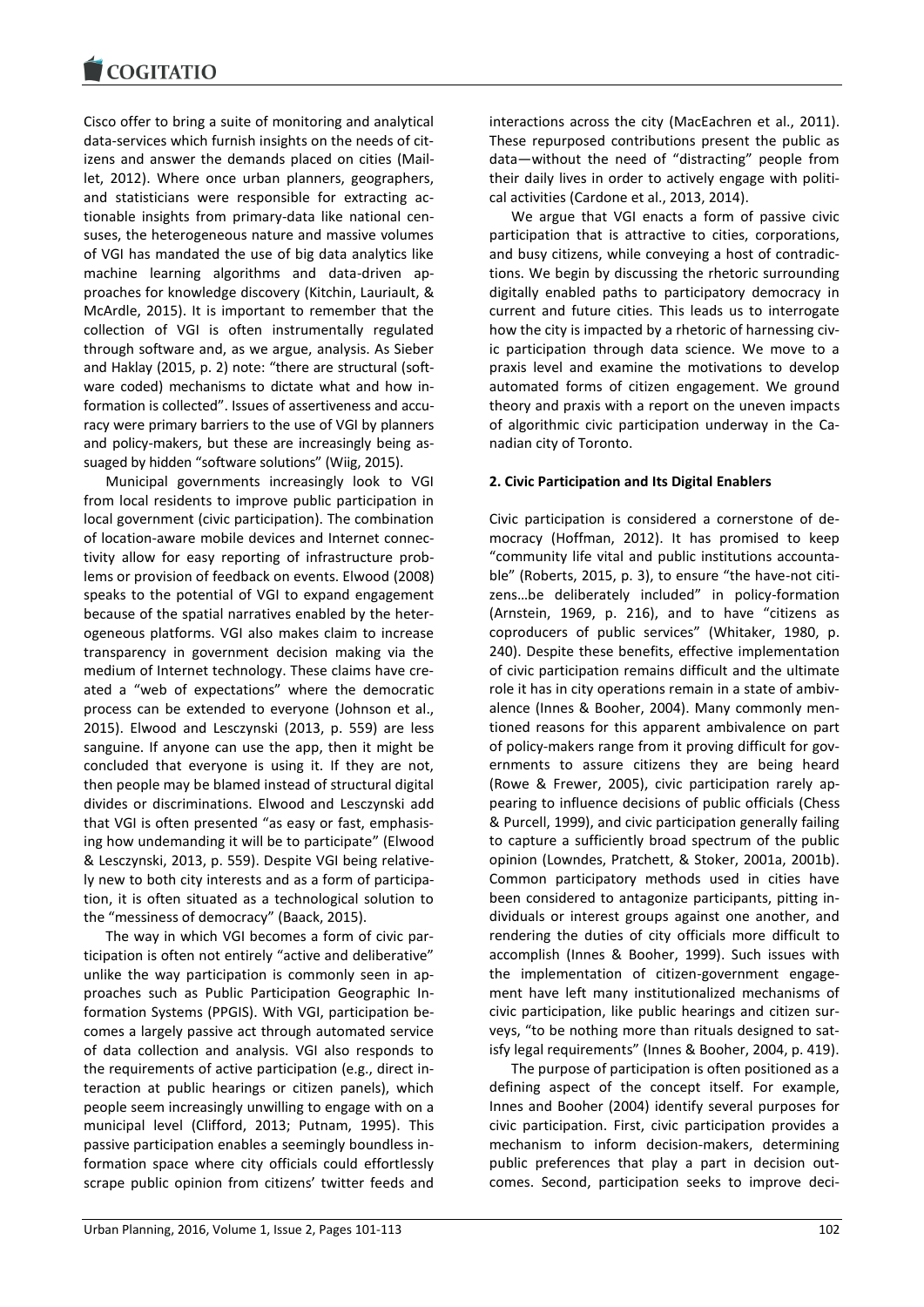sions by incorporating the "local knowledge" of citizens into decision processes. A third purpose of civic participation is to foster goals of social equity and justice. This position often manifests through the mechanism of political power dynamics and may require a redistribution of power to achieve those goals. A fourth purpose of participation focuses on legitimizing an outcome from policy or planning decisions. Having the public involved in the process (although not necessarily influencing an outcome) justifies a government's decisions. Finally, participation is often legally mandated, making it "something planners and public officials do because the law requires it" (Innes & Booher, 1999, p. 218).

Over the past few decades, local governments have looked to the "use of information and communication technologies (ICT) to foster citizen engagement" (Cegarra-Navarro, Garcia-Perez, & Moreno-Cegarra, 2014, p. 660). Their pervasiveness and *de rigueur* have caused technologies to evolve from being a tool for mass communication, to being seen as a digital window into the activities and perceptions of urban populations (Kavanaugh, Carroll, Rosson, Reese, & Zin, 2005). To Kingston (2007, p. 138) the opportunities presented by the Web 2.0 changed "how citizens can participate in the delivery and management of everyday services in their neighbourhood". As our lives become more integrated with social technologies, we as citizens inexorably adopt the role of VGI producers. We produce our participation through VGI by our passive actions, and play into the discourse surrounding the "development of e-society as an effect of new technologies development (that) is connected with accessibility of data concerning planning issues" (Hanzl, 2007, p. 291). ICTs, including geospatial technologies and location-aware devices, can impact civic participation approaches to adapt to information age demands (Greco & Floridi, 2004). Similarities can be found with PPGIS, which concerns the use of spatial technologies to facilitate citizen influence on governance (Sieber, 2006). Like claims for other ICT and now with the Web 2.0, PPGIS has often positioned technology as an approach to empower people, while carrying unintended social implications (Sieber, 2006). Geographic information systems (GIS) provided a platform for dialogue between the local knowledge of a community and the knowledge of experts and officials, although not always evenly or accurately with all those involved (cf., Pickles, 1995). PPGIS processes involve public contributions of geographic information with established goals to map, build, and develop participants' communities. PPGIS is considered a bottom-up approach (Jankowski, 2009), even though implementation of PPGIS is often more "top-down" and serves government interests. Like PPGIS, VGI may be created from "the bottom"; it is increasingly being adopted in "top-down" approaches motivated by corporate interests that complicate the usage of VGI for meaningful public participation (Portugali, 2011; Söderström, Paasche, & Klauser, 2014).

Carver (2001) provides an early commentary on the transition of PPGIS to online technologies. According to Carver, Evans, Kingston, and Turton (2001, p. 907), traditional means of participation in the planning process require prolonged engagement between city officials and the public. They note numerous barriers like: "It takes time, familiarity, and confidence with bureaucratic procedures, personal contacts in key places, money for campaigns, and private transport in order to attend meetings." Trust in local knowledge, that is the non-expert opinions of citizens, poses key problems for the PPGIS adoption cycle in official capacities, while there are growing needs to interrogate the many social barriers and implications born from the GIS (i.e., technology) and participation merger (cf., Elwood, 2006; Sieber, 2006).

## **3. Data-Driven Participation**

Passive civic participation extracted, aggregated, and analyzed through algorithms posits a different approach to citizen-government relationships by using indirect interaction methods (i.e., asynchronous, automatic, and repurposed content). Participation becomes the product of harvested public opinion from VGI (e.g., sentiments and topics from the text of a tweet) that then would be used within municipal decision-making. Inherent in these methods of participation are techniques that can utilize unstructured data, behavior-analytical algorithms, and distributed computing infrastructures to collect, transform, and extract relevant social signals from massive datasets from a variety of sources.

Predictive algorithms and big data software solutions are strongly associated with the spread of interactive web capabilities and mobile-sensor technologies (Beer, 2009). There is a presumed suitability of big data like VGI to represent the local knowledge and interests of a community, which is largely unconfirmed speculation (Lin, 2012). A rapidly growing level of availability for VGI datasets continues to propel these claims of access to local knowledge (Tulloch, 2014). The localness attributed to VGI is often seen as stemming from the ability to track our day-to-day interactions and movements through distributed sensor areas that are now found everywhere, from the GPS-enabled phones in our pocket, to the video cameras adorning cities' transportation corridors, buildings, and streets. Coupled with a growing stockpile of VGI, the introduction of many "software solutions" has only augmented a widespread credence in using VGI as a form of participation in city operations (Lin, 2012).

The futurist Duperrin (2014) makes a case for VGI as part of prospective citizen-government interaction models. He argues that a shift to digitally mediated forms of passive participation both suits the ongoing societal convergence with Internet technologies because these practices are preferred by citizens: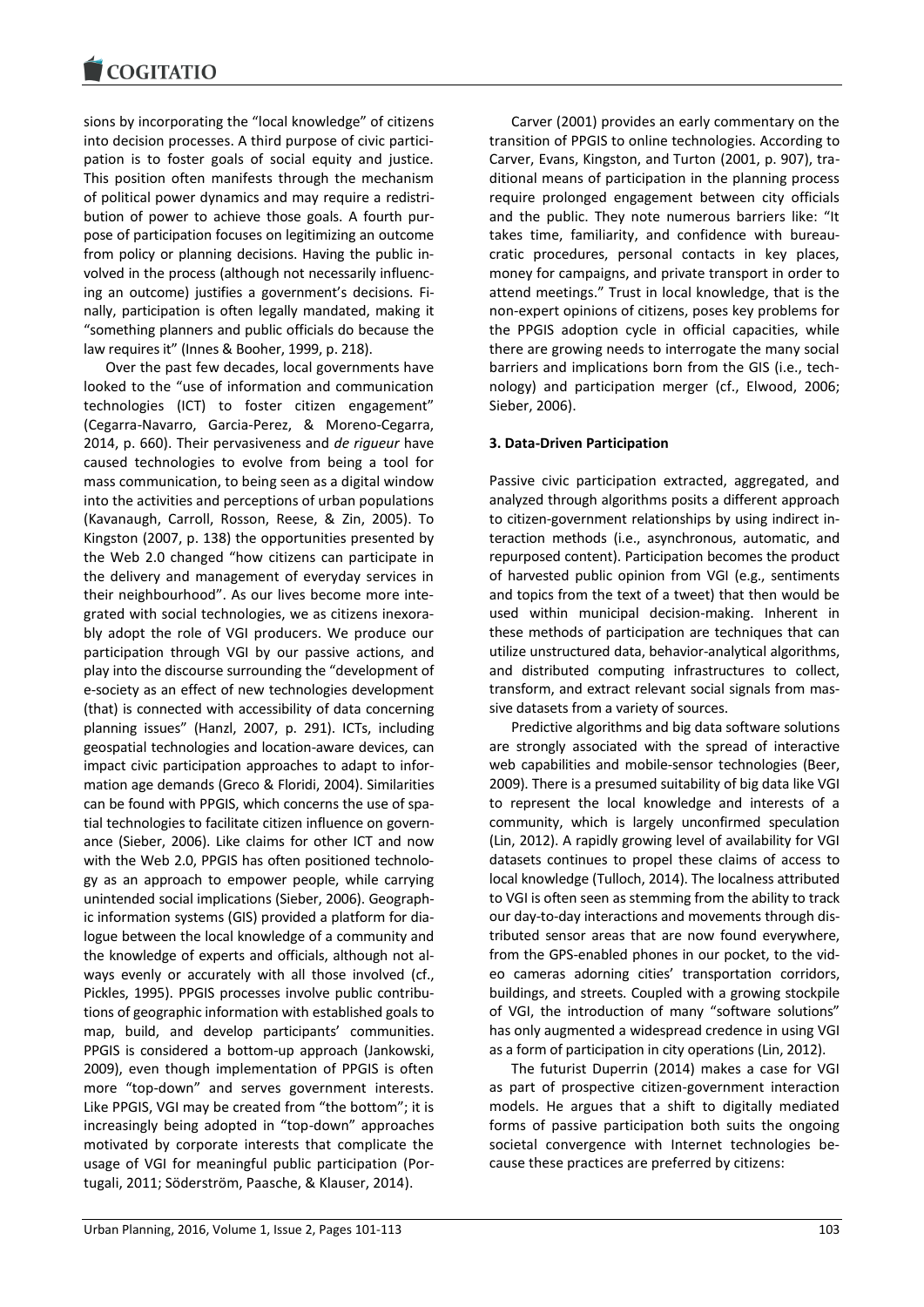"It is not participation that wearies people, nor its lack of sense but its active nature. It requires time (without being sure to get anything in return) and attention. No one denies the advantages of information sharing but employees do not understand why it requires extra work and citizens are happy from the benefits they get from the use of collective data (even unconsciously) but won't spend their life behind their screen to provide a predictive, analysing and proposition machine with ideas, feedbacks and experiences." (Duperrin, 2014)

An active, engaged citizen is the prescription of the day, but that prescription is increasingly difficult to fill. Four characteristics advance this approach to passive engagement and participation in governance matters through VGI, namely 1) removal of the requirement for deliberation and education on multiple political issues (Albrecht, 2006), 2) power of data-driven analysis to abduct relevance and context of inputs from disparate datasets (Provost & Fawcett, 2013), 3) ability to offer a qualitative representation of collective public opinion and documentation relative to its formulation, and 4) improvement of transparency in the democratic process by clearly documenting these processes (Afzalan & Evans-Cowley, 2015; Anderson, 2011).

Enabling users to contribute their own content (i.e., VGI) also has altered the concept of expert. An expert is not necessarily the primary content "producer", nor is the amateur (i.e., public or citizen), but merely a passive "user" (Bruns, 2008). Part of this "produsage" model allows users (i.e., amateurs) to contribute actively, transform, and even "analyze" all kinds of content for their own purpose (Bruns & Schmidt, 2011). The pervasiveness of easy-to-use technology is sometimes seen as having effectively removed the need for any form of expert facilitation (Turner, 2006). For example, planners, technicians, or scientist in most PPGIS projects retain a level of oversight on the collection to use of the spatial data. Seeger (2008, p. 200) notes that most VGI is deemed an ontologically different kind of data collection than that through facilitated public engagement "because of the way in which the collection of volunteered gathered information is shepherded by a facilitator, as part of a pre-established planning or design process." With public participation increasingly seen through VGI, the planner and specialist may eventually have no part in what some consider an entirely user-driven process (Ali & Fahmy, 2013). In certain cases, communities have deliberately limited any outsider involvement or purposely regulated the sharing of their collective knowledge with officials who use Web 2.0 technologies. These sorts of "gatekeeper techniques", although not totally unprecedented prior to the VGI, are increasingly worrying to officials as well as the decreasing influence public participation may have on a decision's outcome (Johnson & Sieber, 2013).

Recently, researchers have been investigating similar forms of gatekeeping as the pruning and restriction of information access are increasingly done by coded functions in computer software (i.e., algorithms) (Napoli, 2015). In other words, with the increasing reliance on data-driven participation, this sort of control (i.e., be it the production of VGI by citizens, or how or where it is used by city officials) is now being delegated to the coded decisions of algorithms and by the available "solutions" a particular software is capable of performing (Bozdag, 2013; Winter, 2015).

Another major shift with Web 2.0 is that active participation methods hold less influence on a particular engagement method (e.g., random opinion survey cards versus citizen panels). Rather than the level of involvement by citizens, a data-driven model emphasizes numerous participants indicating or justifying that they exert influence over official decision-making (Craglia & Shanley, 2015). Many crowdsourcing and citizenscience projects like OpenStreetMaps are heralded as examples of an ever-present "crowd" that is always willing to engage and relevant to the needs of a particular city. The public is considered to be an omnipresent crowd and participation is the digital contribution that enables change in social, environmental, and political environments (Vesnic-Alujevic, 2012). It is also becoming clear that the level of influence exerted by datadriven participation will increasingly be evaluated in terms of how big a scale it achieves (Sieber & Tenney, n.d.). This is a scale arguably out of reach for any single municipal department, expert, or community of citizens to process without additional software analytics furnished by private companies (Bucher, 2012).

Proponents claim that new civic tools facilitate direct citizen-to-government (C2G) connections, enhance citizen-to-citizen (C2C) interactions, and should eventually lead to an "automated democracy" (e.g., Cardone et al., 2013). That is, the ideals of directdemocracy (i.e., civic participation) are merging with data-driven methods of a "fourth paradigm in science" and are ushering in an era of governance by algorithm (Esty & Rushing, 2007). According to Esty & Rushing (2007, p. 14), this era uses:

"Robust data collection and analysis to illuminate problems and enable policymaking that is more nimble, tailored, and experimental. Closes gaps in knowledge by harnessing new technologies to collect, analyze and disseminate key data. Focuses on results by setting quantitative, outcome-focused goals, measuring policy performance, and comparing results among peers. Develop systems to ensure data are used to guide policy priorities and solutions." (Esty & Rushing, 2007, p.14)

A common goal in numerous big data projects is to automate aspects of municipal operations (cf., Kitchin,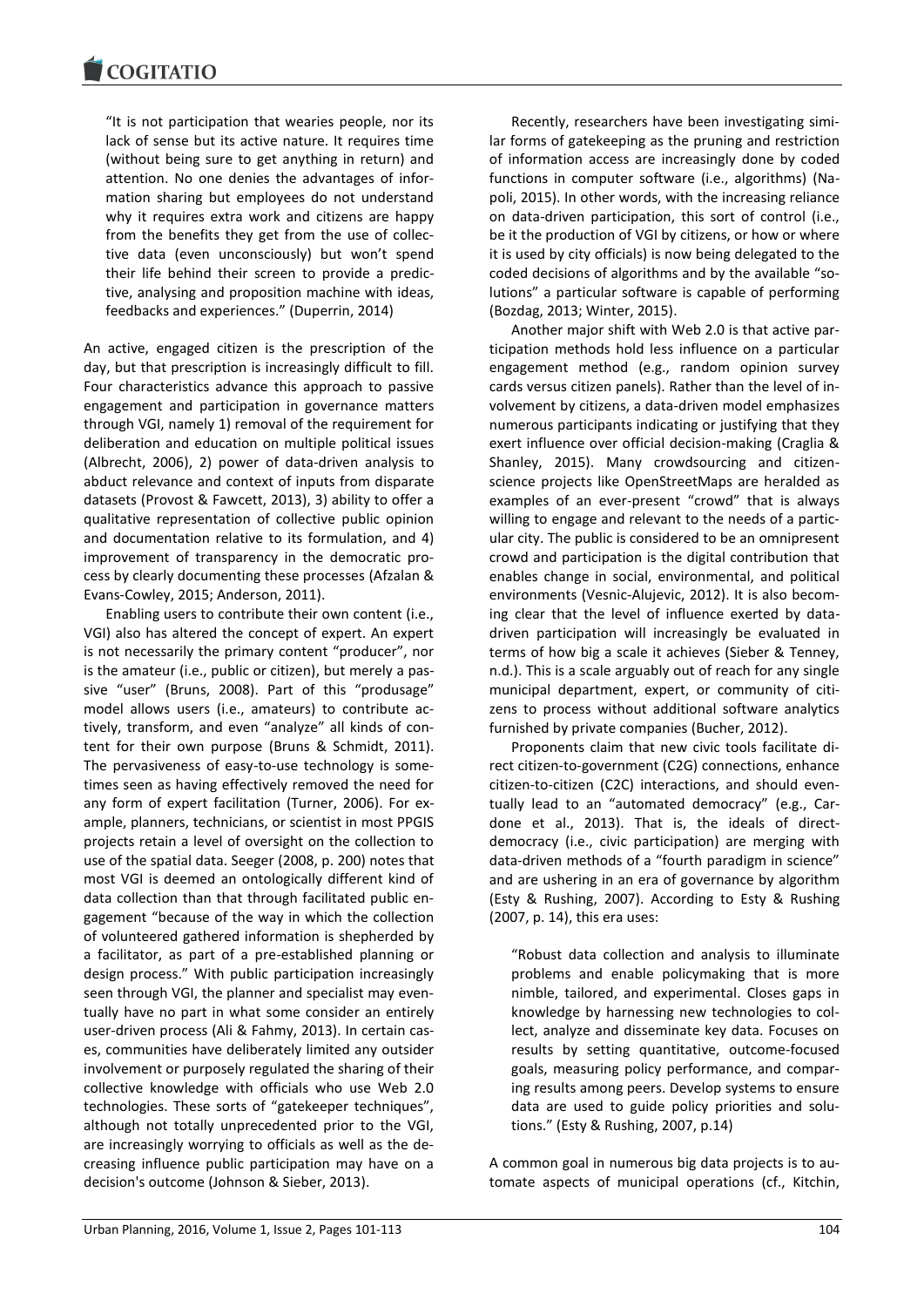2013) that create a "recommendation system" for choices in governance. This is a form of data-driven participation, where the future of participation promotes an understanding of the city as a complex system. In this system, both physical and social operations can: 1) be reduced to the calculation of variables that represent actualities of human existence and lived geographies (Mattern, 2015), 2) the system can then be optimized through these derived indicators (i.e., data) and a series of algorithmic tweaks (Hollands, 2008), 3) that in turn will inform city officials and policyformation to better serves its public (Tang, 2015). It is not just the power of big data (or VGI) that offers many of these opportunities; the tools (i.e., the algorithms) used to collect, process, and analyze patterns and relationships purportedly inform policymaking.

## **4. Algorithms, Planning, and Governance**

One can simply define an algorithm as a set of procedural steps that solve a particular problem. However, all algorithms must have some form of input and output, "two openings that can be manipulated to help shed light on the algorithm's functioning" (Diakopoulos, 2015, p. 405). In practice, algorithms exist in complex realities where they are commonly hidden from sight (cf., Manovich, 2013). These procedures are also interconnected to such an extent that it becomes difficult to determine where one function ends and another begins. For example, it is rare to find an individual algorithm or procedure that stands alone without being used in tandem with another algorithm (e.g., a function used for the prioritization of some content without the content first undergoing algorithms of categorization and association). Further, many algorithms come with various levels of transparency and control over their parameters. Such cases are exemplified by proprietary and closed-source services when the actual code becomes buried inside larger software packages (e.g., IBM's InfoSphere). In cases of closed-source or proprietary software, it is common to describe the inner-workings (i.e., the algorithms and impacts over their input to garner an output) as black boxes (Diakopoulos, 2014).

"Deconstructing the black boxes of Big Data isn't easy. Even if they were willing to expose their methods to the public, the modern Internet and banking sectors pose tough challenges to our understanding of those methods. The conclusions they come to about the productivity of employees, or the relevance of websites, or the attractiveness of investments—are determined by complex formulas devised by legions of engineers and guarded by a phalanx of lawyers." (Pasquale, 2015, p. 6)

Algorithms are realized through computer code and software systems that guide a widening array of publicprivate spheres, urban mobility, logistics, and service systems (Kwan, 2016). Kitchin and Dodge (2011, p. 246) argue that algorithms have permeated the seams of nearly every aspect of modern life, and have birthed an unintended yet "vital source of social power". This has only recently become a topic for discussion in legal and public policy discourse. Such discourse often emphasizes adapting government operations to a form of algorithmic governance, which is a digital form of decision-making that relegates duties (and perhaps liability) of governments to computerized processes (Diakopoulos, 2016).

Algorithmic usage varies in form and function depending on how the acted-upon data was created, collected, and eventually employed within urban planning contexts. The use of computational or algorithmic methods arose in various areas of city planning through spatial analytical functions of GIS. In the 1970s and 1980s, the use of positivistic techniques of spatial analysis like destination-allocation models relied on rational, objective perspectives on urban dynamics and planning policies (Lake, 1993). For example, Balling, Taber, Day, & Wilson (2000) developed mathematical optimization functions rendered through multiobjective genetic algorithms. This plan was thus a product of rules-based and automated heuristics from land-use zoning and policy variables to create the "optimal" layout for a city.

Planning departments mediated their stance by utilizing "stakeholders". This approach, common throughout the 1990s, envisaged urban form based on "the desired image of a city" amongst a consulted group of citizenry (Fainstein, 2000). As Fainstein (2000) details, this planning perspective stressed direct civic engagement and often would utilize web-based discussion portals or citizen feedback systems. In these cases, an algorithm for decision-making may be within the particular software or technology, but was seen as a social process where the "input" to planning processes aimed to coproduce an "output" of a planned city according to the desires of a citizen. Brown, Kelly, and Whitall (2014, p. 2) reviewed PPGIS methods of engagement with "amateur" citizens and "expert" planners in environmental assessment projects. They find that most of these projects lead to "better results for environmental quality and social objectives". However, the identification and inclusion (or exclusion) of stakeholders in these PPGIS projects is problematic in many of the areas PPGIS was applied. Brown et al. (2014) describe the issue as PPGIS sampling bias, which tends to benefit the majority stakeholders. This further disenfranchises minority groups who are pushed to the periphery of influence or, at times, completely excluded. Big data (and by proxy VGI) claims to solve these sampling problems by harnessing massive datasets, which are situated as being representative of entire populations (Kitchin, 2014).

VGI and big data algorithms are injected within the current planning era, are often called "new urbanism".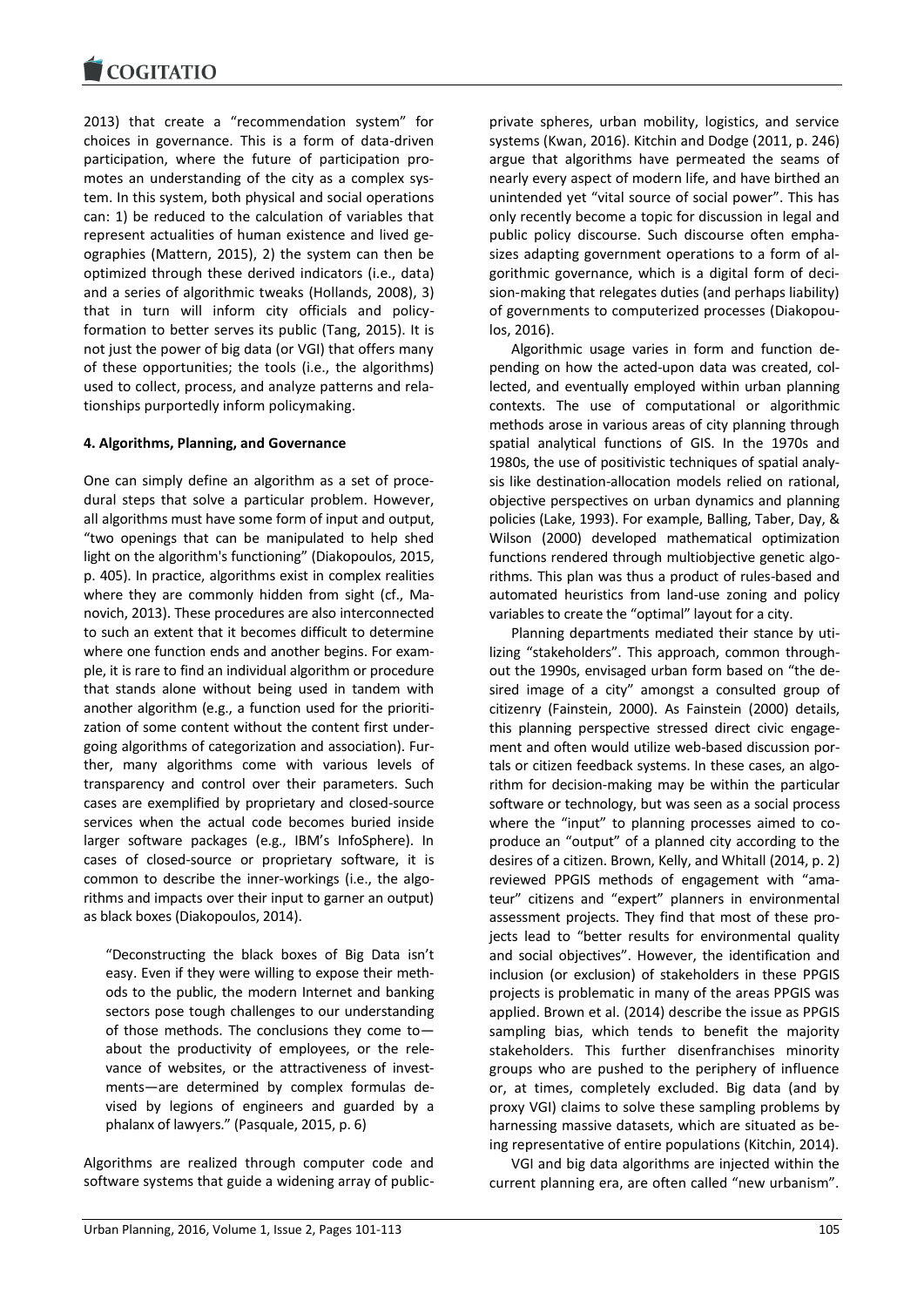Fainstein (2000) describes this as the culmination of both the "planned-city" and "desired-city" models that holds a strong emphasis on equity, that is, the "just-city model". As we argue, the primacy of control in this data-driven realm of big data analytics is bestowed onto the algorithms that often act behind the scene, out of sight from both the citizen and the city official.

Data-driven participation relies on the use of large volumes of citizen-contributed data harvested from various sources and sensors, which are integrated through Internet based services and the physical infrastructure of a city. This VGI stands as the datafication of human activities and social life where our movements, interactions, and opinions become coded through digital services and transubstantiated by an array of algorithmic treatments (Richter & Winter, 2011). It is rare that an end-user has total control over a VGI dataset from the collection to its use in any particular capacity (Budd & Adey, 2009). Rather, it is often argued the adopting data-driven approaches and computational methods remove the requirement of getting too involved with dealing with the "raw" VGI. According to Diakopoulos (2015, p. 401), the "intrinsic crux of algorithmic power: (is) autonomous decision-making".

"Regardless of an algorithm's function, their application employs a transformative perspective to viewing the world of municipal operations that "problematize(s) public life, including how they necessitate the datafication of the world, create complex feedback loops with social data, or encourage the creation of calculated publics." (Diakopoulos, 2015, p. 401)

Many of the algorithms used for big data are seen as being predictive, acting in real-time, and learning from existing observations to better interpret future events (Winter, 2015). The decisions being made by software and algorithmic treatments of VGI fundamentally challenge old practices of decision making in urban planning and policy-formation by becoming condensed decision points fitting on a computer monitor. These new practices of political regulation become ensconced in the realm of what media mogul Tim O'Reilly has deemed "algorithmic-regulation". To O'Reilly (2013, p. 300), using data-driven techniques for guiding decisionmaking at the municipal level delivers four unparalleled advantages over traditional means of engagement. They are: 1) creating a deep understanding of the desired outcome; 2) providing an ability to utilize realtime measurements to determine successes or failures when attempting to accomplish a determined outcome, 3) using "unbiased" algorithms or computer software that can both manage the volumes of realtime data and make needed adjustments based on new scenarios, and 4) utilizing periodic "deeper analyses" to further refine the functioning of these algorithms as a

means to ensure they are performing as expected.

Visions of a city that operates on the back of algorithmic policy and planning regulation contradict theories of a city as an assemblage, which emphasize socialproduction by human and organizational dynamics. As Chandler (2015, p. 841) warns: "Unfortunately, what works for Google does not work so well for marginal and vulnerable people and communities that desperately need to transform their circumstances". For Chandler (2015), big data does not empower those most in need social change, but instead can only assist in the management of what already exists. In other words, determining what exists, what becomes interrelated, and what *will occur* depends on the observable properties of available big data. Therefore, the algorithms trained from and unleashed upon the available observation space in VGI datasets do little to identify or benefit those communities that exist on the margins or are entirely excluded (i.e., the uneven digital divide and social inequity).

Another issue regarding the use of or reliance on algorithmic-regulation stems from the control withdrawn from the citizens generating the data and from the city officials wishing to use VGI. The ability to interpret the meaning of VGI datasets is argued as transcending the cognitive capacities of any single human. These beyond-human barriers are seemingly tackled by software solutions that are modeled after (both in terms of our neural processes and trained by our very thoughts, activities, and normative behaviors observed from training datasets) human facilities. For example, the renowned IBM artificial intelligence (AI) software called "Watson AI" already are marketed to and used in municipal operations:

"Watson is a lot like us. Watson can read and understand natural language and can draw conclusions from it. Whether it's twitter feeds, websites, or traditional data sets, Watson can make sense of it and present it in a way that makes sense to you. Through your interactions with Watson, Watson learns, tracking feedback from you about its successes and failures and becoming smarter the more you interact with it. Watson can analyze huge amounts of data and reduce it down to critical decision points. For each conclusion Watson reaches, it provides a confidence level. Watson learns from us. The more we interact with Watson the "smarter" Watson gets." (elementblue, n.d.-a)

Such discourse suggests Watson surpasses our limited human-capacities (the very same it emulates) and enters a plane of infallible clarity for principled decisionmaking. Paradoxically, Watson is trained on our limited faculties, which means it will always be subject to "learn" from the available collections of knowledge that we contribute or can dataify. A prudent omission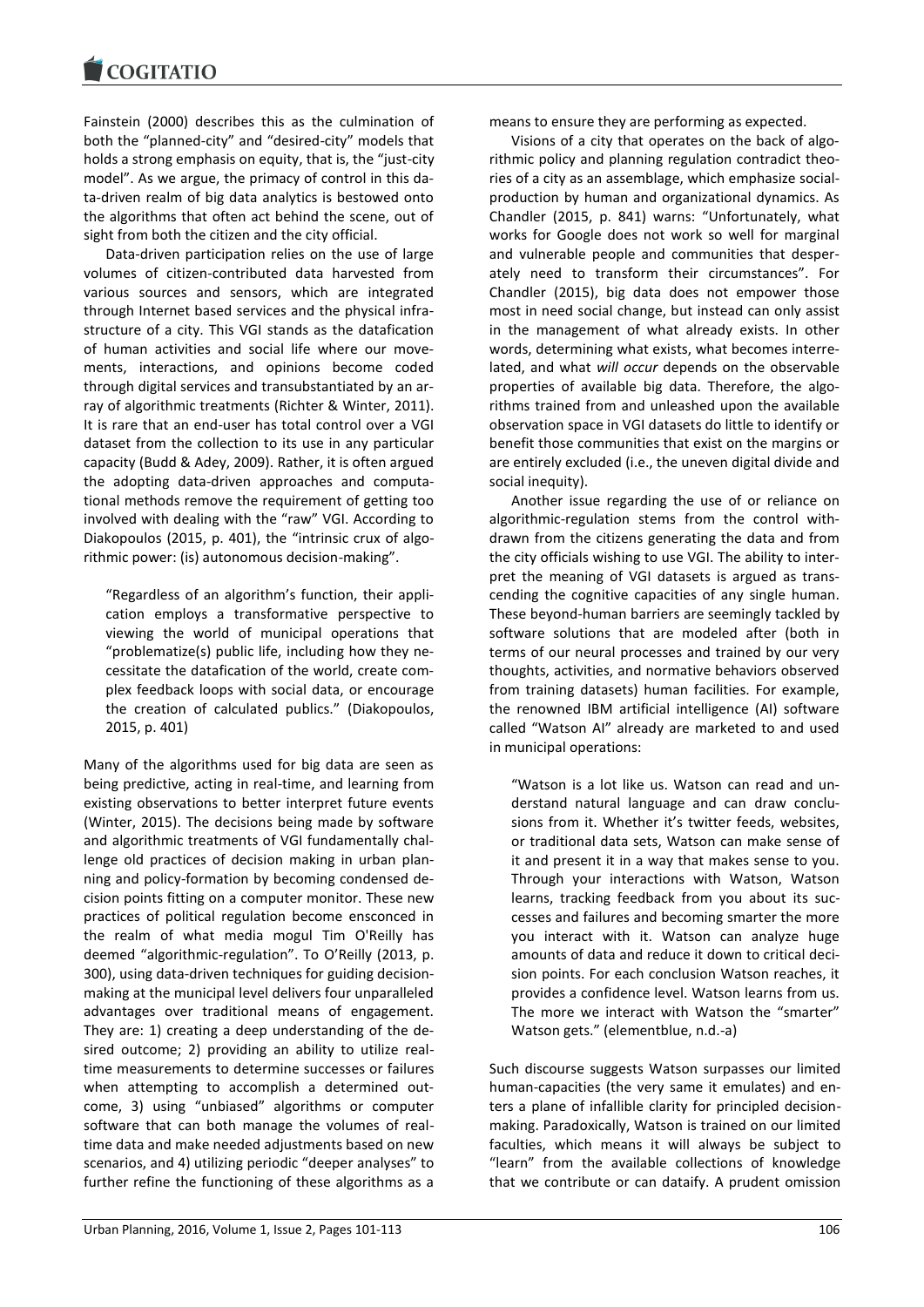

regards the fact that what makes Watson and other similar systems "smarter" is the often irrational, illegible, or incorrect data that is represented through an uneven access to VGI. This VGI may have limited or no relevance to the conditions of a specific geographic context. Crampton et al. (2013) note that a preoccupation with "location" (i.e., the distinguishing characteristic of VGI from other forms of user-generated content) ignores the complexity of a mediated reality; greatly limits our observation space, thus missing the opinions of "others"; and ultimately reduces our ability to truly *know* a geographic locality:

"Content is not produced solely by human users, but is the product of a complex, more-than-human assemblage, involving a diversity of actors, including automated content producers like Twitter spam robots." (Crampton et al., 2013, p. 231)

Early concern surrounding the use of VGI in municipal operations focused on quality aspects of the data and proxy measures like "credibility" and provenance to attest that any given contribution was fit for use. Per Elwood, Goodchild, and Sui (2012, p. 584), these forms of data "can be said to be asserted, in contrast to the authoritative products of traditional sources that derive their authority from their creation by highly trained experts." In turn, this raises questions about the nature of truth and data quality aspects that VGI can have when used in "official capacities". Stephens (2013) and Haklay (2010) note divisions between gender, race, and social class representation available in data from the Web 2.0, reinforcing the inequalities of social justice prevalent in modern society. Discrepancies in power, representation, and processes (i.e., in data collection, data quality, and effects of data analysis) found across web-enabled participation methods and crowd-sourced systems remain largely unknown, prompting the need for further research in these areas (boyd & Crawford, 2012). Graham, Hogan, Straumann, and Medhat (2014), advise:

"It will now take much more sustained quantitative and qualitative inquiry into locally contingent challenges, barriers, inequalities, and deliberate exclusions for us to understand how to work toward more inclusive, more just, and more equitable representations and digital layers of our planet." (Graham et al., 2014, p. 763)

Whereas these aspects of uneven representation have also been longstanding issues in active participation, they are exacerbated by the "uncertainty" of transitioning to a form of data-driven participation (Kwan, 2016). This largely due to a limited ability to examine or explore such uneven processes that data undergoes, which are locked behind *coded-doors* (Diakopoulos, 2016). Institutional policy has begun to collectively trust the "ghost in the machine" and it marginalizes concerns regarding the quality of VGI that is instrumentally corrected and cleaned.

"Instruments are a critical source of knowledge. They are seen as more reliable than humans in VGI by relying on GPS signals that provide technological information about the location. The same is true with the embedded coordinate information in the header of digital photos taken by a cellphone. The information is captured automatically by machines of which uncertainty and precision can be quantified and therefore it is trustworthy." (Sieber & Haklay, 2015, p. 2)

Algorithmic procedures on VGI presume to act as corrective lenses for our ability to see the contours of the digital divide. Any remaining concerns seem to be negated by the promises of unparalleled insights furnished by the use of big data (boyd & Crawford, 2012).

# **5. Myopic Algorithms Guiding a (Non-)Responsive City in Canada**

Frictionless participation through technological innovation depends on software and algorithms to make sense of a deluge of social data. By using this data a city seemingly becomes "smart", or "intelligent", or "responsive" (Hollands, 2008). Endless supplies of fuzzy concepts like the "smart city" are rarely used consistently. There is neither a single template for framing the datafication of the city, the types and capacities of data and algorithms running through it, nor any examples that can be generalized from current practice (Albino, Berardi, & Dangelico, 2015). Instead, there is widely uneven reach to the role and implementation of algorithmic-regulation and "smart governance" when it comes to civic participation in municipal operations. There remains a strong connection to century-old cybernetic theories that place public trust in computational systems and mechanical controls of public administration. Goodspeed describes these machine systems as:

"The fundamental unit of cybernetics (that) is the control loop used to monitor and control a specific system. The loop is made up of sensors to detect conditions, actuators that can make changes and an intelligent controller." (Goodspeed, 2015, p. 81)

The fundamental unit of the algorithmically-regulated city thus expands beyond the control loop. The complexity of these control-loops is obfuscated by a proprietary shroud of software solutions. Data-driven participation occurs through these algorithms and enables a city to become truly responsive to newly minted *intelligent communities* (Williams, Goodwin, & Cloke, 2014).

An example of uneven reaches and control shift in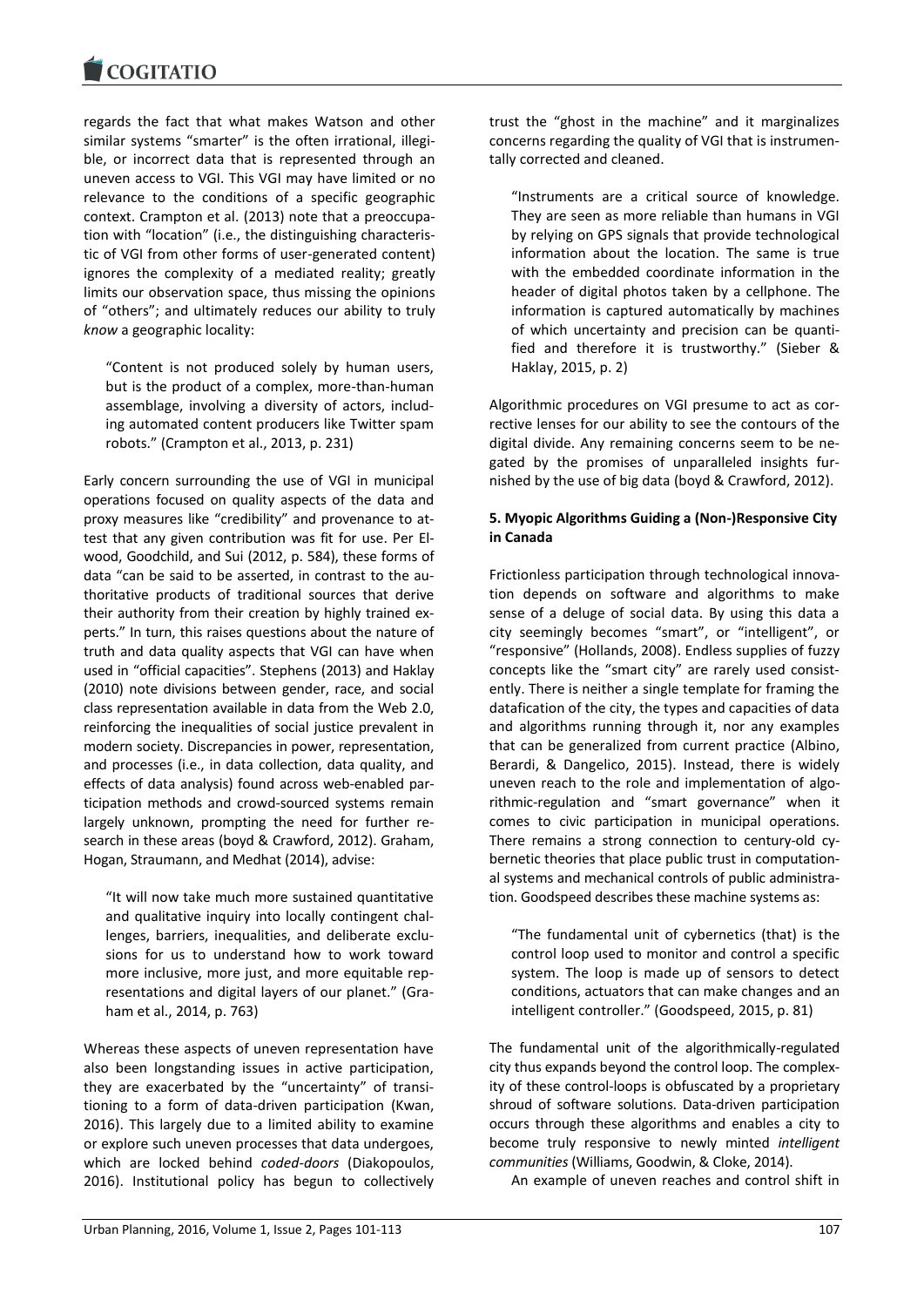

planning practices and citizen engagement is the "Intelligent Community" initiative within Canada's largest city, Toronto. The Waterfront Toronto Corporation is an established public-steward that launched an "Intelligent Community" in 2013. This broad action plan was designed to enhance the lives of those who live and work in Toronto's waterfront communities (Figure 1). By enlisting a series of private companies (e.g., IBM, Cisco, and Element Blue LLC), public investments have aimed for a cloud-based community platform "designed to use data to support smarter decision-making for waterfront residents and businesses about everything from daily commute to health and wellness, energy and water use" (www.newblueedge.ca).

Facilitating the civic participation efforts of the Intelligent Community initiative is a hybrid system provided and operated by the private company Element Blue LLC. Element Blue operates around the world as an IBM partner to provide various software solutions to government operations. The company's flagship software solution is called CitizenReach, which is described as "a web, mobile, and tablet enabled public comment platform designed to effectively and efficiently facilitate the dialogue between citizens and government entities." (elementblue, n.d.-b) CitizenReach claims to offer citizens an ability to voice their opinions and present an opened window for government entities to hear from them. Underneath the CitizenReach solution (Figure 2), is a system of components and algorithmic functions that can "integrate with unstructured data such as SMS, and major social media sources…(with) complete pre-processing (capture, analysis, validation) to this unstructured and incomplete data before it is forwarded to other systems" (elementblue, n.d.-b).



**Figure 1**.Map of Waterfront Toronto Communities. Source: Waterfront Toronto (n.d.-a).



**Figure 2.** The CitizenReach platform being deployed in Waterfront Toronto communities. Source: elementblue (n.d.-b).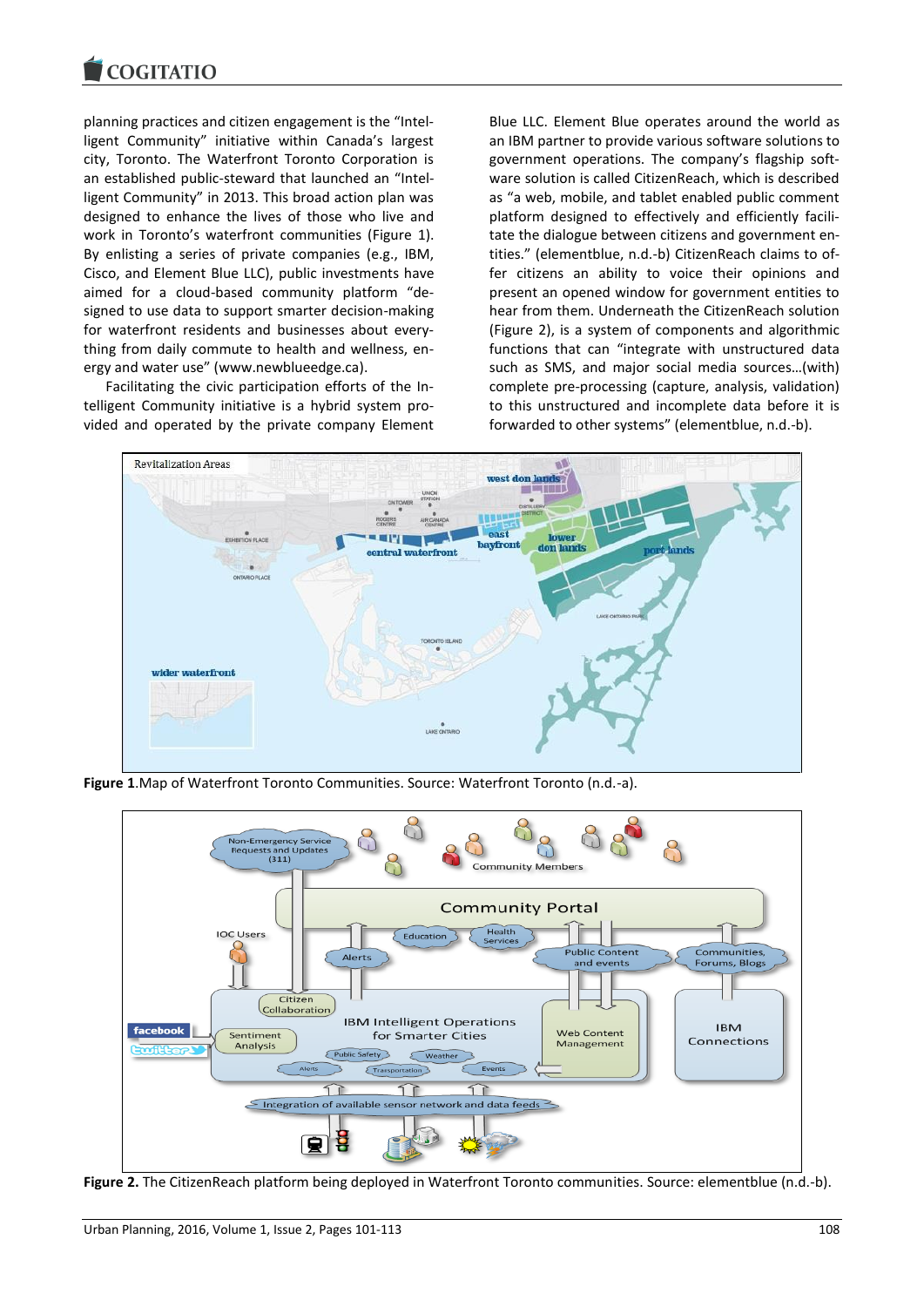The New Blue Edge project started in 2014 and was quickly supported through municipal funding. Despite considerable enthusiasm, the project has yet to progress much further than the development phase. In fact, many citizens living in the Waterfront community are unaware of the multimillion dollar contract that had been made between these corporate service providers and Waterfront Toronto, let alone informed as to any of the services they provide. Services of this software stating it can correctly identify the community members and other stakeholders to provide them a seamless "integration (that) deepens the previously passive web experience into an integrated, geo-aware, and interactive experience" (elementblue, n.d.-a). However, the rhetoric has seemingly yet to be practiced.

From the onset of the New Blue Edge project, many Toronto citizens and planning officials were cut out of the loop as most of the project's implementation was delegated to corporate control (Lorinc, 2013). After several years and over \$1.2 billion dollars of public investment into the Waterfront Toronto initiatives, many of the proposed intelligent enablers have yet to leave the "development phase" (Starr, 2014; Verner, 2015). Much of the New Blue Edge community portal remains inoperable and it remains unclear whether companies are already harvesting VGI data to both citizens and planning officials that do not have access to the "behind the scenes". This lack of control by citizens and municipalities over the data-driven participation efforts erodes the very notions of empowerment, transparency, and efficiency the project is argued to provide. Further, the abdication of already limited public resources through investment in private companies to collect and manipulate potentially-sensitive datasets being harvested could be perceived as encroaching on the privacy rights of citizens. It also limits the role of local planners and governments, and fuels a multi-billion dollar data-commodity market that aims to resell this valuable data to other private interests (Campbell & Carlson, 2002; Medway & Warnaby, 2014)

## **6. Conclusion**

We argue that data-driven forms of civic participation increasingly become the modern approach for municipalities to engage with citizens. Data-driven participation relies on the use of large volumes of data (i.e., VGI) that are handled through complex assemblages of computer software and algorithmic treatments. The promised capabilities of these tools include: 1) remove key aspects of deliberation and education that often seen as imperative to more active forms of civic participation, 2) bring the power of data-driven analysis to extract hidden insights from unruly datasets, 3) condense the complexity of urban life to consumable graphics on a screen, and 4) provide greater transparency in the democratic process via clear documentation.

As mentioned above, the purpose of civic participation is often conflated with its ontological definition. In the case of VGI, large amounts of citizen-contributed data are algorithmically harvested and repurposed, which render citizen-government relationships into passive forms of indirect interaction (i.e., asynchronous, automatic, and repurposed content). It has been further argued that the suitability of both VGI and big data analytics becomes a matter of concern because VGI "does not work so well for marginal and vulnerable people and communities that desperately need to transform their circumstances" (Chandler, 2015, p. 841). Data-driven participation consequently shifts from its primary purposes in cases such as PPGIS and active deliberation methods that seek to empower citizens and influence government decision-making. Instead, datafication of participation via VGI propels the integral process of democracy into data-market economies that are largely driven by corporate interests outside those held by government officials and citizens. Further, much of the "how" and "what" behind datadriven participation remains hidden in proprietary black boxes. Diminished access to the data constituting participation not only negates the promises of transparency commonly attached to the use of Internet technologies but also obfuscates who retains control and responsibility for outcomes of such approaches (i.e., removed from the citizens producing the data and planners wishing to use it and placed into the hands of private companies).

Motivations for a data-driven participation seek to harness the participatory aspects of governance with data produced by this ubiquitous technology. However, the sheer volume of data suggests VGI can be harnessed only through the "intrinsic crux of algorithmic power" that will effectuate "autonomous decisionmaking" (Diakopoulos, 2015, p. 401). In addition to streamlining the participation process in cities, algorithmic procedures carried out on VGI supposedly assuage any concerns and generate a corrective lens to see the contours of the digital divide. Any remaining concerns are negated by the promises of unparalleled insights furnished by the use of big data (boyd & Crawford, 2012).

We provide an initial accounting of a form of coded engagement by data-driven participation methods at the municipal level. Our suggestion is we should look beyond the discourse of technological solutions offered by corporate storytelling (Söderström et al., 2014). In addition to issues of privacy, which data-driven approaches to participation will certainly exacerbate, the black box algorithms may do little to address issues of quality surrounding VGI. We should also be concerned that these data-driven approaches will diminish the role of civic participation in municipal operations as they increasingly supplant more active forms of participation. As Elwood and Lesczynski (2013, p. 559) put it,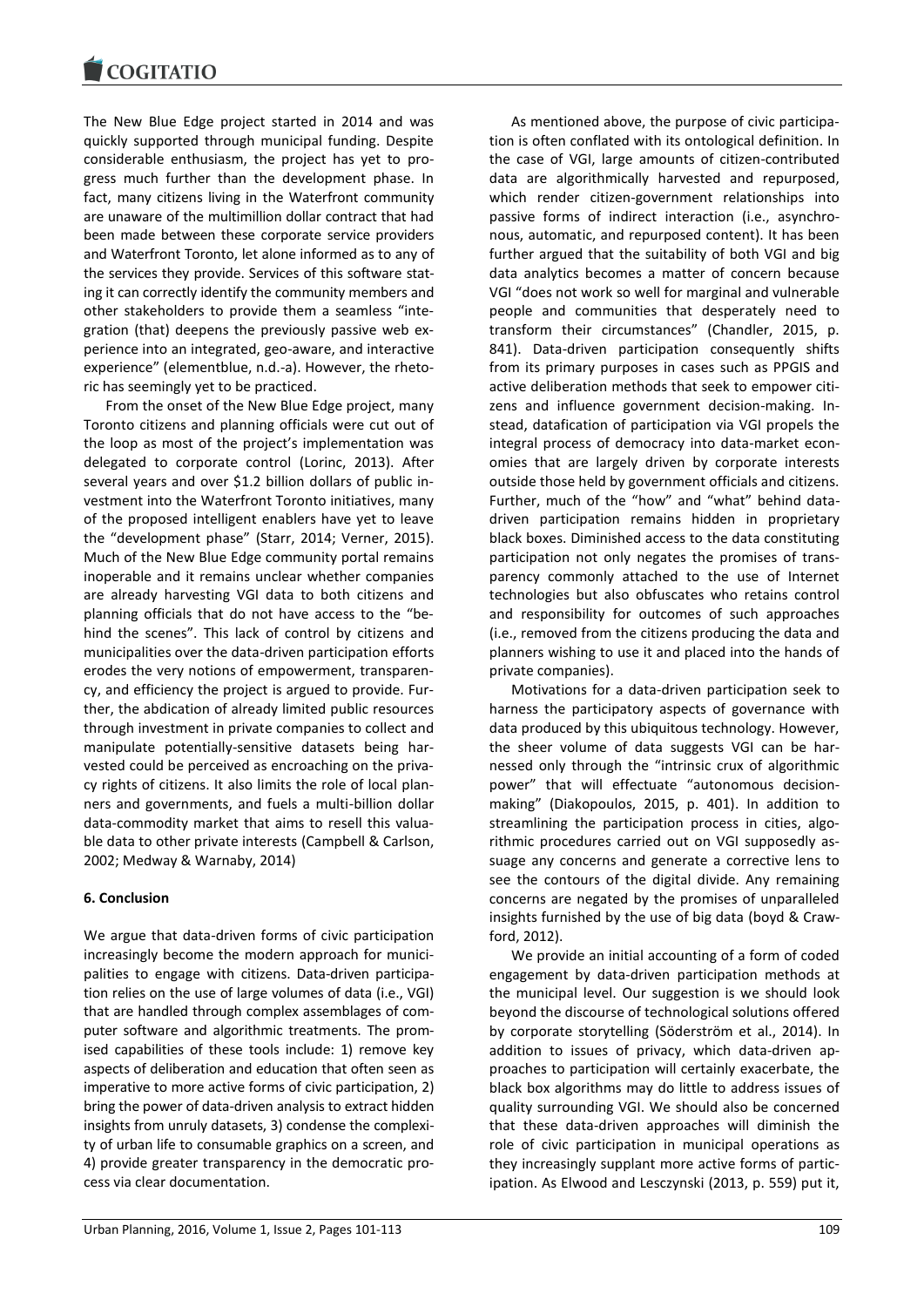"it is imperative to examine whether these practices emerge alongside other more collective and presumably demanding modes of engagement and action, or whether they signal a decline in these modes of political and social practice". That being said, there are ample opportunities for VGI to operate in participatory capacities within cities. Restraint should be practiced in adopting a technological solution to the "messiness of democracy" that operates behind *coded-doors*.

# **Acknowledgments**

We are grateful for the support from the following funders: SSHRC grant 895-2012-1023 "How the geospatial web 2.0 is reshaping government-citizen interactions" and Mitacs Accelerate PhD fellowship co-funded by Esri Canada Inc.

# **Conflict of Interests**

The authors declare no conflict of interests.

# **References**

- Afzalan, N., & Evans-Cowley, J. (2015). Planning and social media: Facebook for planning at the neighbourhood scale. *Planning Practice & Research*, *30*(3), 270- 285.
- Albino, V., Berardi, U., & Dangelico, R. M. (2015). Smart cities: Definitions, dimensions, performance, and initiatives. *Journal of Urban Technology*, *22*(1), 3-21.
- Albrecht, S. (2006). Whose voice is heard in online deliberation?: A study of participation and representation in political debates on the internet. *Information, Communication & Society*, 9(1), 62-82.
- Ali, S. R., & Fahmy, S. (2013). Gatekeeping and citizen journalism: The use of social media during the recent uprisings in Iran, Egypt, and Libya. *Media, War & Conflict*, *6*(1), 55-69.
- Anderson, C. W. (2011). Deliberative, agonistic, and algorithmic audiences: Journalism's vision of its public in an age of audience transparency. *International Journal of Communication*, *5*(0), 19.
- Arnstein, S. R. (1969). A Ladder of Citizen Participation. *Journal of the American Institute of Planners*, *35*(4), 216-224.
- Baack, S. (2015). Datafication and empowerment: How the open data movement re-articulates notions of democracy, participation, and journalism. *Big Data & Society*, *2*(2), 1-11.
- Balling, R. J., Taber, J. T., Day, K., & Wilson, S. (2000). City planning with a multiobjective genetic algorithm and a pareto set scanner. In I. C. P. Parmee (Ed.), *Evolutionary design and manufacture* (pp. 237-247). London: Springer London.
- Beer, D. (2009). Power through the algorithm? Participatory web cultures and the technological unconscious.

*New Media & Society*, *11*(6), 985-1002.

- boyd, d., & Crawford, K. (2012). Critical Questions for Big Data. *Information, Communication & Society*, *15*(5), 662-679.
- Bozdag, E. (2013). Bias in algorithmic filtering and personalization. *Ethics and Information Technology*, *15*(3), 209-227.
- Brabham, D. C. (2009). Crowdsourcing the public participation process for planning projects. *Planning Theory*, *8*(3), 242-262.
- Brown, G., Kelly, M., & Whitall, D. (2014). Which "public"? Sampling effects in public participation GIS (PPGIS) and volunteered geographic information (VGI) systems for public lands management. *Journal of Environmental Planning and Management*, *57*(2), 190-214.
- Bruns, A. (2008). Life beyond the public sphere: Towards a networked model for political deliberation. *Information Polity*, *13*(1), 71-85.
- Bruns, A., & Schmidt, J.-H. (2011). Produsage: A closer look at continuing developments. *New Review of Hypermedia and Multimedia*, *17*(1), 3-7.
- Bucher, T. (2012). Want to be on the top? Algorithmic power and the threat of invisibility on Facebook. *New Media & Society*, *14*(7), 1164-1180.
- Budd, L., & Adey, P. (2009). The software-simulated airworld: Anticipatory code and affective aeromobilities. *Environment and Planning A*, *41*(6), 1366-1385.
- Campbell, J. E., & Carlson, M. (2002). Panopticon.com: Online surveillance and the commodification of privacy. *Journal of Broadcasting & Electronic Media*, *46*(4), 586-606.
- Cardone, G., Cirri, A., Corradi, A., Foschini, L., Ianniello, R., & Montanari, R. (2014). Crowdsensing in urban areas for city-scale mass gathering management: Geofencing and activity recognition. *IEEE Sensors Journal*, *14*(12), 4185-4195.
- Cardone, G., Foschini, L., Bellavista, P., Corradi, A., Borcea, C., Talasila, M., & Curtmola, R. (2013). Fostering participaction in smart cities: A geo-social crowdsensing platform. *IEEE Communications Magazine*, *51*(6), 112-119.
- Carver, S. (2001). Public participation using web-based GIS. *Environment and Planning B: Planning and Design*, *28*(6), 803-804.
- Carver, S., Evans, A., Kingston, R., & Turton, I. (2001). Public participation, GIS, and cyberdemocracy: Evaluating on-line spatial decision support systems. *Environment and Planning B: Planning and Design*, *28*(6), 907-921.
- Castells, M. (2009). *The Rise of the network society: The information age: Economy, society, and culture* (vol. 1, 2 edition). Chichester, UK and Malden, MA: Wiley-Blackwell.
- Cegarra-Navarro, J.-G., Garcia-Perez, A., & Moreno-Cegarra, J. L. (2014). Technology knowledge and governance: Empowering citizen engagement and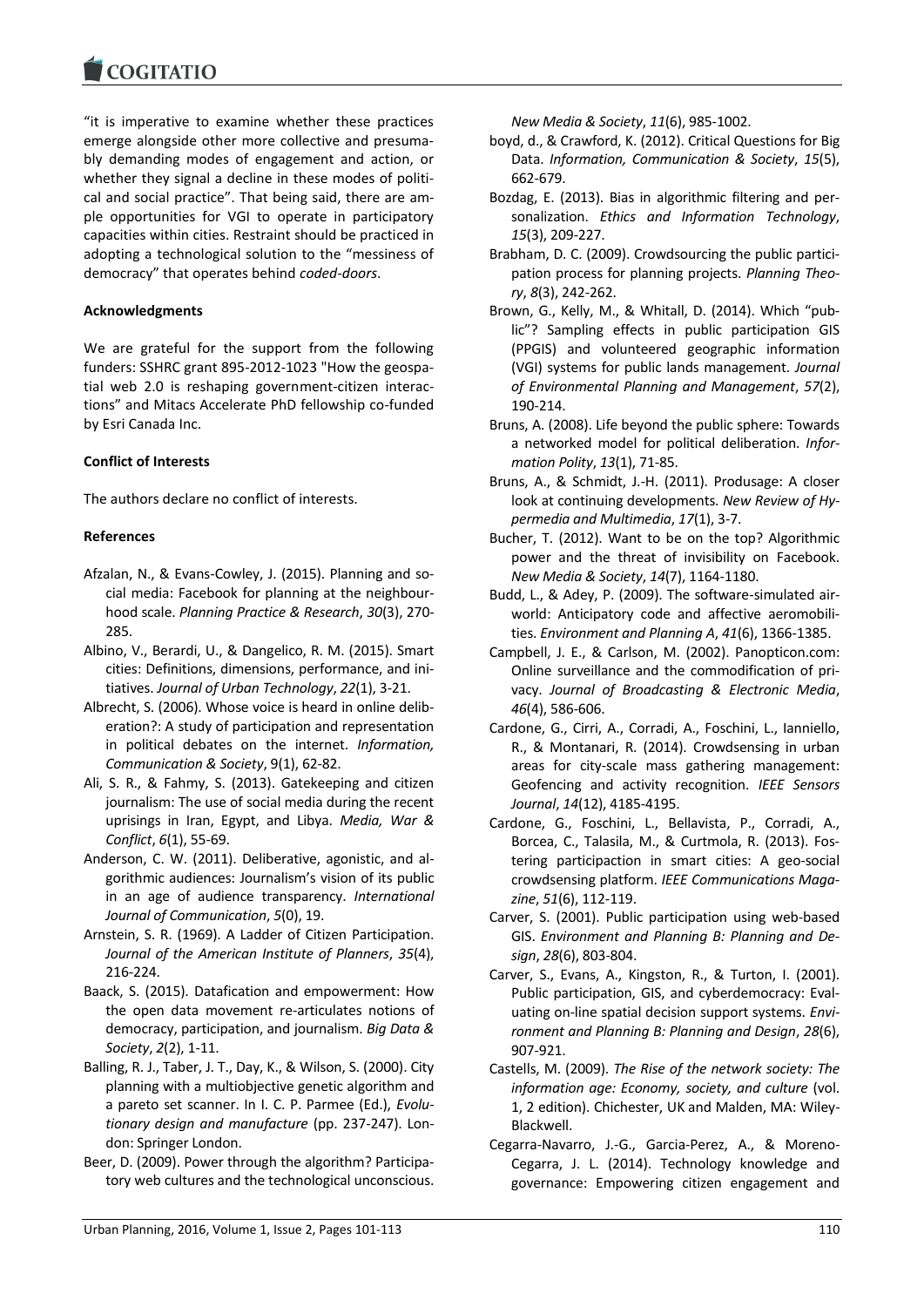**COGITATIO** 

participation. *Government Information Quarterly*, *31*(4), 660-668.

Chandler, D. (2015). A world without causation: Big data and the coming of age of posthumanism. *Millennium: Journal of International Studies*, *43*(3), 833-851.

- Chess, C., & Purcell, K. (1999). Public participation and the environment:  Do we know what works? *Environmental Science & Technology*, *33*(16), 2685-2692.
- Clifford, B. P. (2013). Rendering reform: Local authority planners and perceptions of public participation in Great Britain. *Local Environment*, *18*(1), 110-131.
- Corbett, J. (2013). "I don't come from anywhere": Exploring the role of the geoweb and volunteered geographic information in rediscovering a sense of place in a dispersed aboriginal community. In D. Sui, S. Elwood, & M. Goodchild (Eds.), *Crowdsourcing geographic knowledge* (pp. 223-241). The Netherlands: Springer.
- Craglia, M., & Shanley, L. (2015). Data democracy: Increased supply of geospatial information and expanded participatory processes in the production of data. *International Journal of Digital Earth*, *8*(9), 679- 693.
- Crampton, J. W., Graham, M., Poorthuis, A., Shelton, T., Stephens, M., Wilson, M. W., & Zook, M. (2013). Beyond the geotag: Situating "big data" and leveraging the potential of the geoweb. *Cartography and Geographic Information Science*, *40*(2), 130-139.
- Croitoru, A., Crooks, A., Radzikowski, J., & Stefanidis, A. (2013). Geosocial gauge: A system prototype for knowledge discovery from social media. *International Journal of Geographical Information Science*, *27*(12).
- Diakopoulos, N. (2014). *Algorithmic accountability reporting: On the investigation of black boxes*. Tow Center for Digital Journalism, Columbia University.
- Diakopoulos, N. (2015). Algorithmic accountability. *Digital Journalism*, *3*(3), 398-415.
- Diakopoulos, N. (2016). Accountability in algorithmic decision making. *Commun. ACM*, *59*(2), 56-62.
- Duperrin, B. (2014, July 1). The future of participation: Big data and connected objects. *Duperrin*. Retrieved from http://www.duperrin.com/english/2014/07/ 01/future-participation-big-data-connected-objects
- elementblue. (n.d.-a). Advanced Analytics: IBM Watson. *elementblue*. Retrieved from http://www.element blue.com/solutions/advanced-analytics
- elementblue. (n.d.-b). Citizen Reach. *elementblue*. Retrieved from www.elementblue.com/solutions/ citizen-reach
- Elwood, S. (2006). The devil is still in the data: Persistent spatial data handling challenges in grassroots GIS. In D. A. Riedl, P. W. Kainz, & P. G. A. Elmes (Eds.), *Progress in Spatial Data Handling* (pp. 1-16). Berlin: Springer Berlin Heidelberg.
- Elwood, S. (2008). Geographic Information Science: new geovisualization technologies-emerging questions

and linkages with GIScience research. *Progress in Human Geography*.

- Elwood, S., Goodchild, M. F., & Sui, D. Z. (2012). Researching volunteered geographic information: Spatial data, geographic research, and new social practice. *Annals of the Association of American Geographers*, *102*(3), 571-590.
- Elwood, S., & Leszczynski, A. (2013). New spatial media, new knowledge politics. *Transactions of the Institute of British Geographers*, *38*(4), 544-559.
- Esty, D., & Rushing, R. (2007). The promise of datadriven policymaking. *Issues in Science and Technology*, *23*(4), 67.
- Fainstein, S. S. (2000). New directions in planning theory. *Urban Affairs Review*, *35*(4), 451-478.
- Goodchild, M. F. (2007). Citizens as sensors: The world of volunteered geography. *GeoJournal*, *69*(4), 211-221.
- Goodspeed, R. (2015). Smart cities: Moving beyond urban cybernetics to tackle wicked problems. *Cambridge Journal of Regions, Economy and Society*, *8*(1), 79-92.
- Graham, M., Hogan, B., Straumann, R. K., & Medhat, A. (2014). Uneven geographies of user-generated information: Patterns of increasing informational poverty. *Annals of the Association of American Geographers*, *104*(4), 746-764.
- Graham, M., & Shelton, T. (2013). Geography and the future of big data, big data and the future of geography. *Dialogues in Human Geography*, *3*(3), 255-261.
- Greco, G. M., & Floridi, L. (2004). The tragedy of the digital commons. *Ethics and Information Technology*, *6*(2), 73-81.
- Haklay, M. (2010). How good is volunteered geographical information? A comparative study of Open-StreetMap and ordnance survey datasets. *Environment and Planning B: Planning and Design*, *37*(4), 682-703.
- Hanzl, M. (2007). Information technology as a tool for public participation in urban planning: A review of experiments and potentials. *Design Studies*, *28*(3), 289-307.
- Hecht, B. J., & Gergle, D. (2010). On the "localness" of user-generated content. In *Proceedings of the 2010 ACM Conference on Computer Supported Cooperative Work* (pp. 229-232). New York, NY, USA: ACM.
- Hoffman, L. H. (2012). Participation or communication? An explication of political activity in the internet age. *Journal of Information Technology & Politics*, *9*(3), 217-233.
- Hollands, R. G. (2008). Will the real smart city please stand up? *City*, *12*(3), 303-320.
- Innes, J. E., & Booher, D. E. (1999). Consensus building and complex adaptive systems. *Journal of the American Planning Association*, *65*(4), 412-423.
- Innes, J. E., & Booher, D. E. (2004). Reframing public participation: Strategies for the 21st century. *Planning Theory & Practice*, *5*(4), 419-436.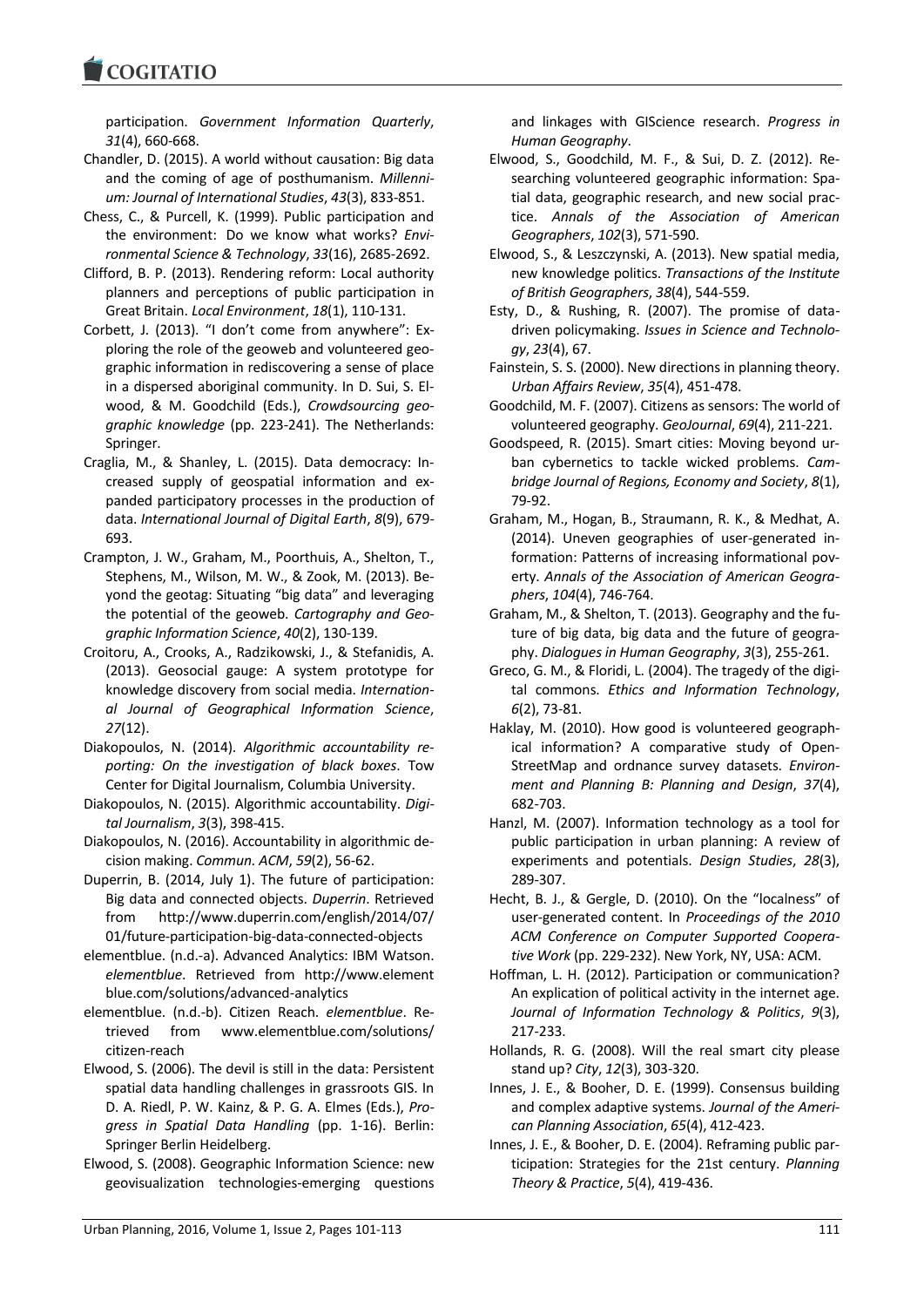Jankowski, P. (2009). Towards participatory geographic information systems for community-based environmental decision making. *Journal of Environmental Management*, *90*(6), 1966-1971.

Johnson, P. A., Corbett, J. M., Gore, C., Robinson, P., Allen, P., & Sixeber, R. (2015). A web of expectations: Evolving relationships in community participatory geoweb projects. *ACME: An International E-Journal for Critical Geographies*, *14*(3), 827-848.

- Johnson, P. A., & Sieber, R. E. (2013). Situating the adoption of VGI by government. In D. Sui, S. Elwood, & M. Goodchild (Eds.), *Crowdsourcing geographic knowledge* (pp. 65-81). Dordrecht: Springer Netherlands.
- Kavanaugh, A., Carroll, J. M., Rosson, M. B., Reese, D. D., & Zin, T. T. (2005). Participating in civil society: The case of networked communities. *Interacting with Computers*, *17*(1), 9-33.
- Kingston, R. (2007). Public participation in local policy decision-making: The role of web-based mapping. *The Cartographic Journal*, *44*(2), 138-144.
- Kitchin, R. (2013). The real-time city? Big data and smart urbanism. *GeoJournal*, *79*(1), 1-14.
- Kitchin, R. (2014). Big data, new epistemologies and paradigm shifts. *Big Data & Society*, *1*(1),
- Kitchin, R., & Dodge, M. (2011). *Code/space: Software and everyday life*. Boston, MA: MIT Press.
- Kitchin, R., Lauriault, T. P., & McArdle, G. (2015). Knowing and governing cities through urban indicators, city benchmarking and real-time dashboards. *Regional Studies, Regional Science*, *2*(1), 6-28.
- Kwan, M.-P. (2016). Algorithmic geographies: Big data, algorithmic uncertainty, and the production of geographic knowledge. *Annals of the American Association of Geographers*, *106*(2), 1-9.
- Lake, R. W. (1993). Planning and applied geography: Positivism, ethics, and geographic information systems. *Progress in Human Geography*, *17*(3), 404-413.
- Lin, W. (2012). When web 2.0 meets public participation GIS: Volunteered geographic information and spaces of participatory mapping in China. *Crowdsourcing Geographic Knowledge: Volunteered Geographic Information (VGI) in Theory and Practice*, 83-103.
- Lorinc, J. (2013, December 22). Waterfront Toronto hopes to build an innovation centre that will become a "living lab" plugged into the smart city movement. *The Toronto Star*. Retrieved from http://www.the star.com/news/insight/2013/12/22/smart\_cities\_hy pe\_or\_hope.html
- Lowndes, V., Pratchett, L., & Stoker, G. (2001a). Trends in public participation: Part 1, Local government perspectives. *Public Administration*, *79*(1), 205-222. 3
- Lowndes, V., Pratchett, L., & Stoker, G. (2001b). Trends in public participation: Part 2, citizens' perspectives. *Public Administration*, *79*(2), 445-455. 4
- MacEachren, A. M., Jaiswal, A., Robinson, A. C., Pezanowski, S., Savelyev, A., Mitra, P., . . . Blanford, J.

(2011). SensePlace2: GeoTwitter analytics support for situational awareness. In *2011 IEEE Conference on Visual Analytics Science and Technology (VAST)* (pp. 181-190). Providence, RI: IEEE.

- Maillet, V. (2012, January 25). Social media and the city: Social media is changing the conversation (Professional). *IBM Commerce Blog*. Retrieved from https://www.ibm.com/blogs/commerce/2012/01/pa rt-1-social-media-and-the-city-social-media-ischanging-the-conversation/
- Manovich, L. (2013). *Software takes command: Extending the language of new media*. New York and London: Bloomsbury.
- Mattern, S. (2015, March). Mission control: A history of the urban dashboard. *Places Journal*. Retrieved from https://placesjournal.org/article/mission-control-ahistory-of-the-urban-dashboard/
- Medway, D., & Warnaby, G. (2014). What's in a name? Place branding and toponymic commodification. *Environment and Planning A*, *46*(1), 153-167.
- Napoli, P. M. (2015). Social media and the public interest: Governance of news platforms in the realm of individual and algorithmic gatekeepers. *Telecommunications Policy*, *39*(9), 751-760.
- O'Reilly, T. (2013). Open data and algorithmic regulation. In Brett Goldstein & Lauren Dyson (Eds.), *Beyond transparency: Open data and the future of civic innovation* (pp. 289-300). San Francisco, CA: Code for America Press.
- Pasquale, F. (2015). *The black box society: The secret algorithms that control money and information*. Cambridge, MA: Harvard University Press.
- Pickles, J. (1995). *Ground truth: The social implications of geographic information systems*. New York: Guilford Press.
- Portugali, P. D. J. (2011). CogCity (cognitive city): A topdown→bottom-up USM. In *Complexity, Cognition and the City* (pp. 335-349). Berlin: Springer Berlin Heidelberg.
- Provost, F., & Fawcett, T. (2013). Data science and its relationship to big data and data-driven decision making. *Big Data*, *1*(1), 51-59.
- Putnam, R. D. (1995). Bowling alone: America's declining social capital. *Journal of democracy*, *6*(1), 65-78.
- Richter, K.-F., & Winter, S. (2011). Citizens as database: Conscious ubiquity in data collection. In D. Pfoser, Y. Tao, K. Mouratidis, M. A. Nascimento, M. Mokbel, S. Shekhar, & Y. Huang (Eds.), *Advances in spatial and temporal databases* (pp. 445-448). Berlin: Springer Berlin Heidelberg.
- Roberts, N. C. (2015). *The age of direct citizen participation*. London: Routledge.
- Rowe, G., & Frewer, L. J. (2005). A typology of public engagement mechanisms. *Science, Technology & Human Values*, *30*(2), 251-290.
- Schmidt, E., & Cohen, J. (2013). *The new digital age: Transforming nations, businesses, and our lives*.